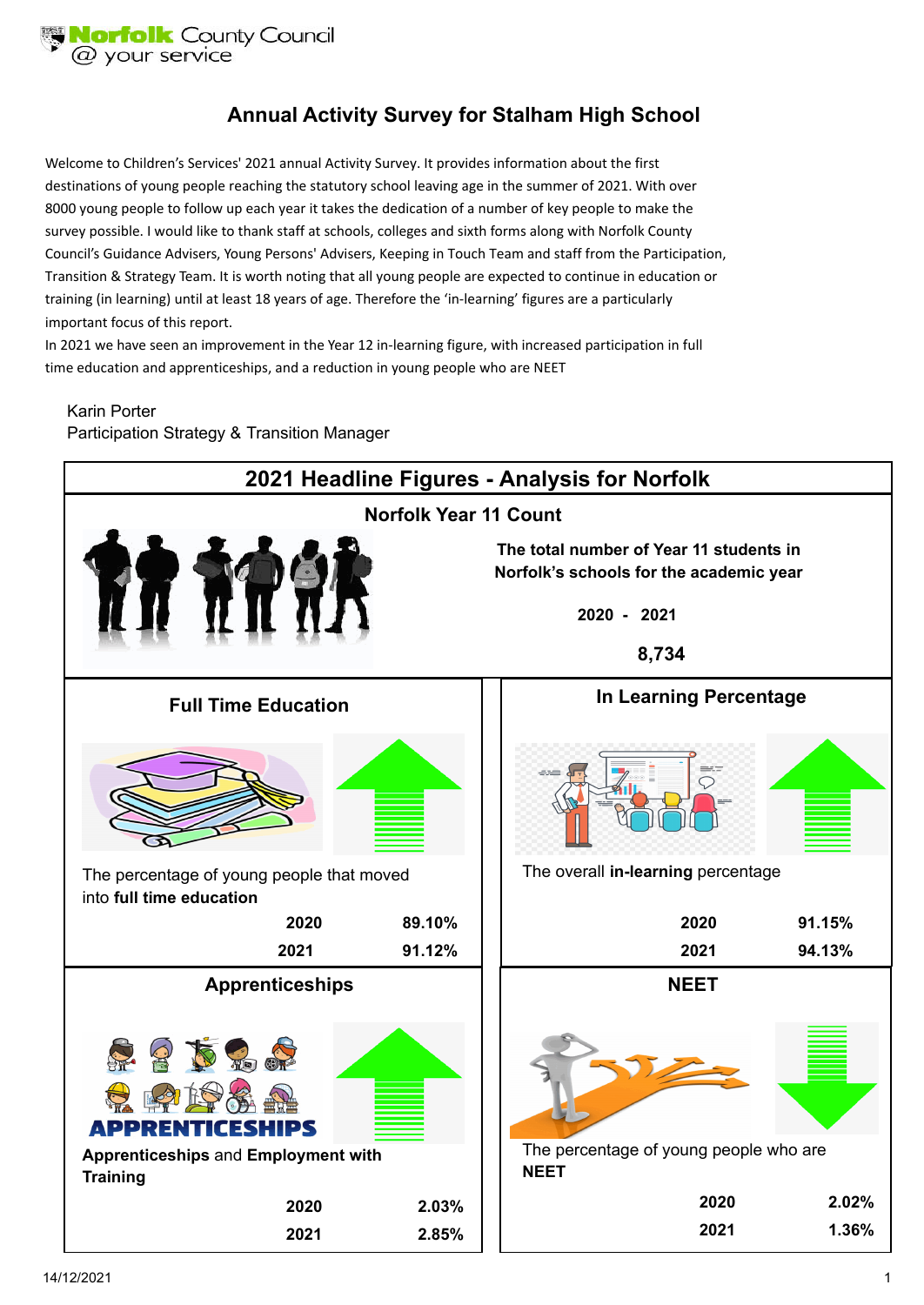# **Stalham High School**

#### **Your Top 6 Provider Destinations in 2021**

Z

Z

| <b>Paston College</b>                      | 25      |
|--------------------------------------------|---------|
| <b>East Norfolk 6th Form College</b>       | 14      |
| <b>City College Norwich</b>                | $12 \,$ |
| <b>East Coast College - Great Yarmouth</b> | 5       |
| <b>Access Creative College</b>             | 4       |
| <b>Easton College</b>                      | 3       |

In Learning Destinations - Comparison over 3 Years

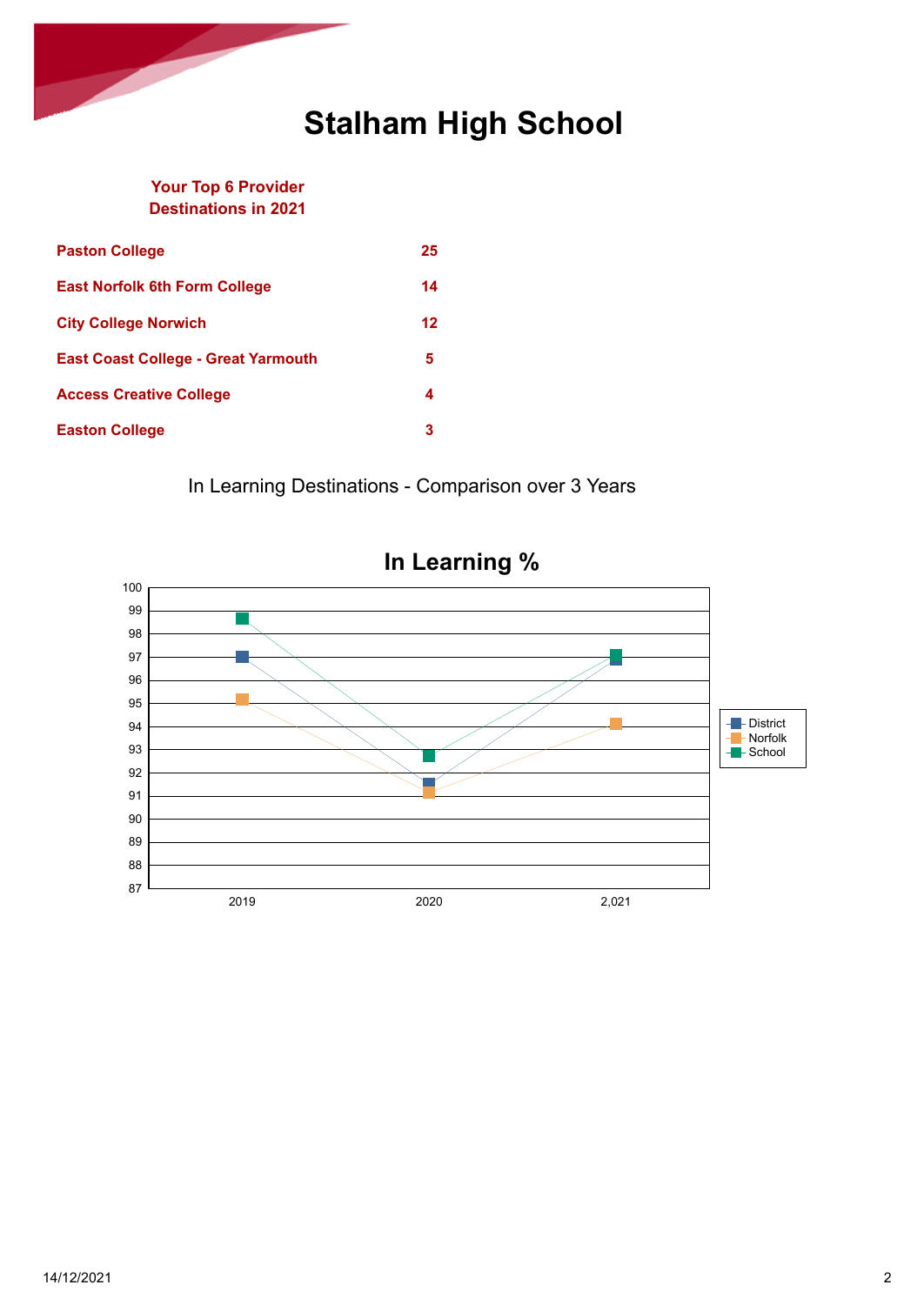# **Activity Breakdown Last Three Years**

|                                    | 2021           |        | 2020           |        | 2019           |        |
|------------------------------------|----------------|--------|----------------|--------|----------------|--------|
| Cohort                             | 69             |        | 55             |        | 75             |        |
| <b>Full Time Education</b>         | 65             | 94.20% | 48             | 87.00% | 74             | 98.67% |
| <b>Full Time Training</b>          | $\mathbf 0$    | 0.00%  | $\mathbf{0}$   | 0.00%  | $\mathbf 0$    | 0.00%  |
| Apprenticeship                     | $\overline{2}$ | 2.90%  | $\overline{2}$ | 4.00%  | $\mathbf 0$    | 0.00%  |
| <b>Employment with Training</b>    | 0              | 0.00%  | 1              | 2.00%  | 0              | 0.00%  |
| Working towards participation      | 0              | 0.00%  | $\mathbf 0$    | 0.00%  | 0              | 0.00%  |
| <b>Temporary Break</b>             | 0              | 0.00%  | $\mathbf 0$    | 0.00%  | 0              | 0.00%  |
| <b>Employment without Training</b> | 1              | 1.45%  | $\mathbf 0$    | 0.00%  | 0              | 0.00%  |
| Not settled (not active)           | $\mathbf 0$    | 0.00%  | 3              | 5.00%  | 1              | 1.33%  |
| Not settled (active)               | 0              | 0.00%  | $\mathbf 0$    | 0.00%  | $\overline{0}$ | 0.00%  |
| Unknown                            | 1              | 1.45%  | 1              | 2.00%  | 0              | 0.00%  |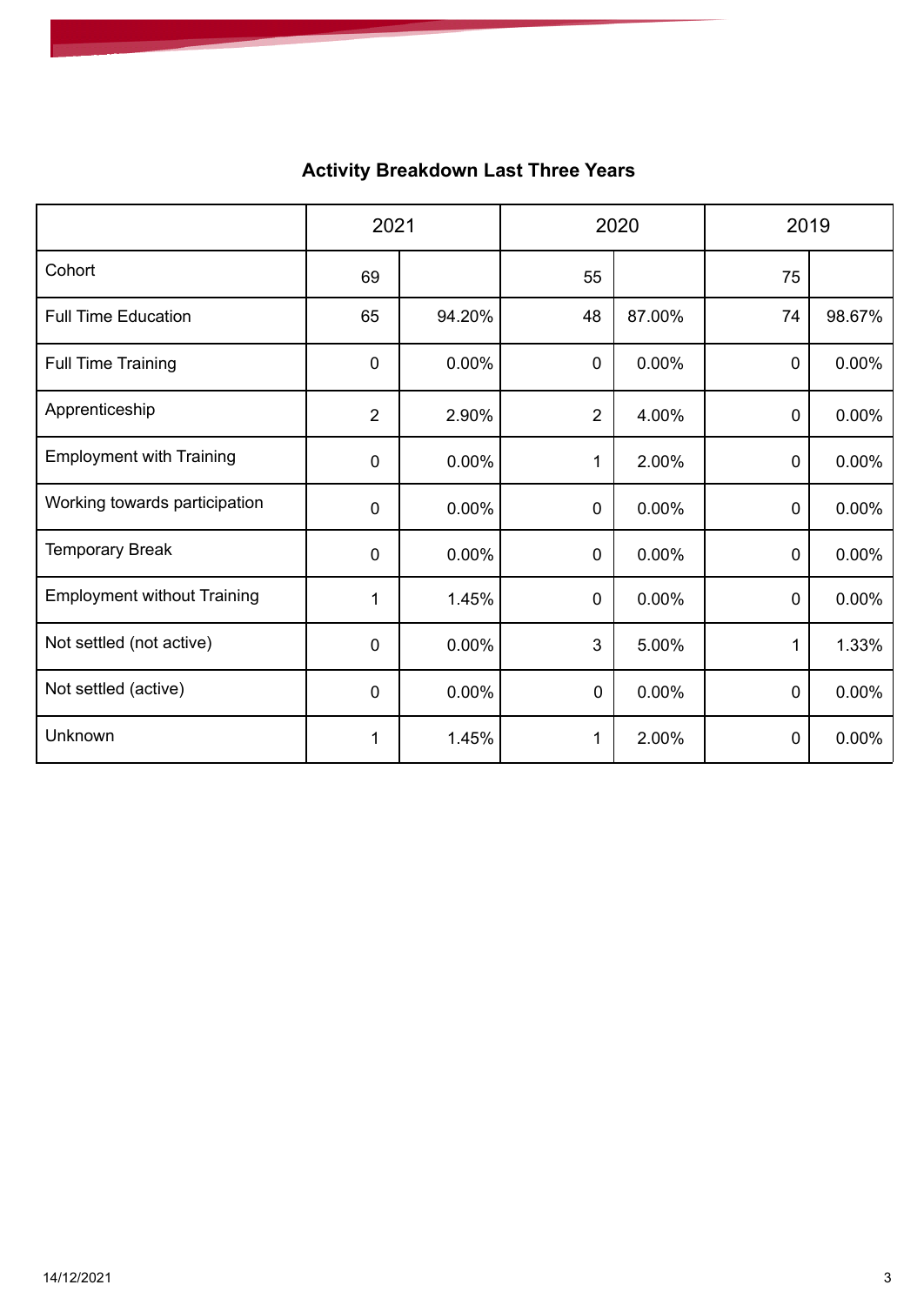### **Stalham High School Destination Categories**

| <b>Full time Education</b>                     | All                          |        | <b>Female</b> |          | <b>Male</b> |             |  |
|------------------------------------------------|------------------------------|--------|---------------|----------|-------------|-------------|--|
| <b>School sixth form</b>                       | 3                            | 4.35%  | 3             | 100.00%  | 0           | 0.00%       |  |
| <b>Further education</b>                       | 62                           | 89.86% | 39            | 62.90%   | 23          | 37.10%      |  |
| <b>Full time Education Total</b>               | 65                           | 94.20% | 42            | 64.62%   | 23          | 35.38%      |  |
| <b>Apprenticeship</b>                          | All<br><b>Female</b>         |        | <b>Male</b>   |          |             |             |  |
| Apprenticeship                                 | 2                            | 2.90%  | 1             | 50.00%   |             | 50.00%      |  |
| <b>Apprenticeship Total</b>                    | $\overline{2}$               | 2.90%  |               | 50.00%   |             | 50.00%      |  |
| <b>Employment without training</b>             | <b>Male</b><br>All<br>Female |        |               |          |             |             |  |
| <b>Employment with non-accredited training</b> |                              | 1.45%  | 0             | $0.00\%$ |             | 100.00%     |  |
| <b>Employment without training Total</b>       |                              | 1.45%  | 0             | $0.00\%$ |             | 100.00%     |  |
| <b>Current activity not established</b>        | All                          |        | Female        |          |             | <b>Male</b> |  |
| Section 13 - To be tracked                     |                              | 1.45%  |               | 100.00%  | 0           | 0.00%       |  |
| <b>Current activity not established Total</b>  |                              | 1.45%  |               | 100.00%  | 0           | $0.00\%$    |  |
| <b>Total</b>                                   | 69                           |        | 44            | 63.77%   | 25          | 36.23%      |  |

**Full time education** (includes 16 year olds in custodial institutions)

**Employment combined with training** (includes self employment and working not for reward both combined with accredited training / study)

**Temporary break from learning** (includes teenage parents, pregnant and illness)

**Not settled (active in labour market)** (includes Part time learning, part time employment, Start date agreed (non RPA compliant) and Working not for reward)

**Not settled (not active in labour market)** (includes NEET, not yet ready for work or learning, young carers, not available on religious grounds, travelling abroad, special needs)

**The percentage figurers** : All column shows the percentage in each category against the total Cohort. The Male and Female figures show the percentage of each genter within the category.

| <b>September Guarantee Offers</b> | Total |
|-----------------------------------|-------|
| <b>Offer Made</b>                 | 69    |
| Total                             | 69    |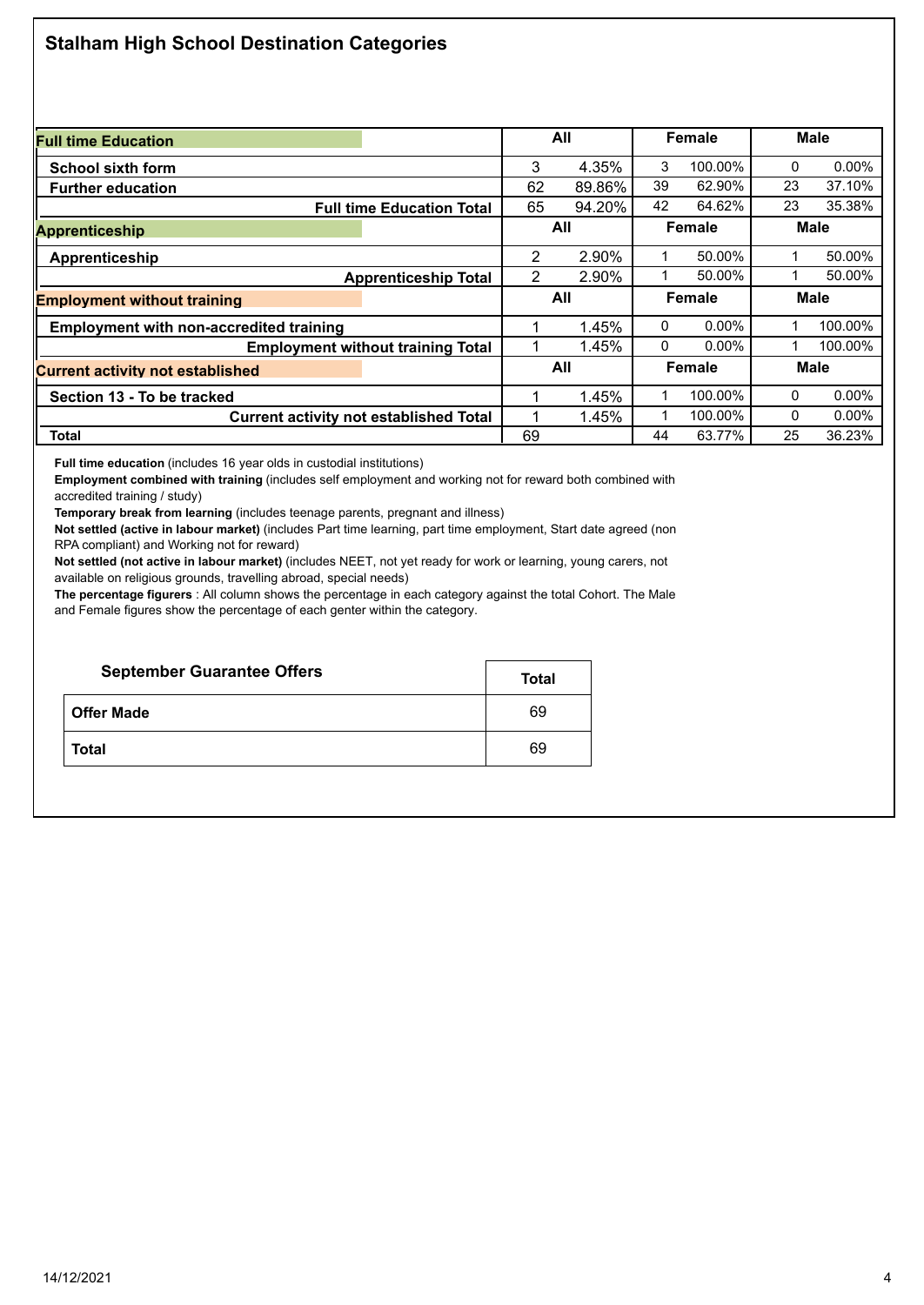### **Stalham High School Destination Categories for EHCP and SEN Support Students**

| <b>Full time Education</b>                     | All | <b>EHCP</b>   | <b>SEN Support</b> |
|------------------------------------------------|-----|---------------|--------------------|
| <b>School sixth form</b>                       | 3   | $0.00\%$<br>0 | $0.00\%$<br>0      |
| <b>Further education</b>                       | 62  | 5<br>7.69%    | 11.29%             |
| <b>Full time Education Total</b>               | 65  | 7.69%<br>5    | 10.77%             |
| Apprenticeship                                 | All | <b>EHCP</b>   | <b>SEN Support</b> |
| Apprenticeship                                 | 2   | $0.00\%$<br>0 | $0.00\%$<br>0      |
| <b>Apprenticeship Total</b>                    | 2   | $0.00\%$<br>0 | $0.00\%$           |
| <b>Employment without training</b>             | All | <b>EHCP</b>   | <b>SEN Support</b> |
| <b>Employment with non-accredited training</b> |     | $0.00\%$<br>0 | $0.00\%$<br>0      |
| <b>Employment without training Total</b>       |     | $0.00\%$<br>0 | $0.00\%$<br>0      |
| <b>Current activity not established</b>        | All | <b>EHCP</b>   | <b>SEN Support</b> |
| Section 13 - To be tracked                     |     | $0.00\%$<br>0 | 0.00%<br>0         |
| <b>Current activity not established Total</b>  |     | $0.00\%$<br>0 | $0.00\%$<br>0      |
| <b>Total</b>                                   | 69  | 7.25%<br>5    | 10.14%             |

**Full time education** (includes 16 year olds in custodial institutions)

**Employment combined with training** (includes self employment and working not for reward both combined with accredited training / study)

**Temporary break from learning** (includes teenage parents, pregnant and illness)

**Not settled (active in labour market)** (includes Part time learning, part time employment, Start date agreed (non RPA compliant) and Working not for reward)

**Not settled (not active in labour market)** (includes NEET, not yet ready for work or learning, young carers, not available on religious grounds, travelling abroad, special needs)

**The percentage figure**: show the percentage of EHCP and SEN Support students against each category and the total Cohort.